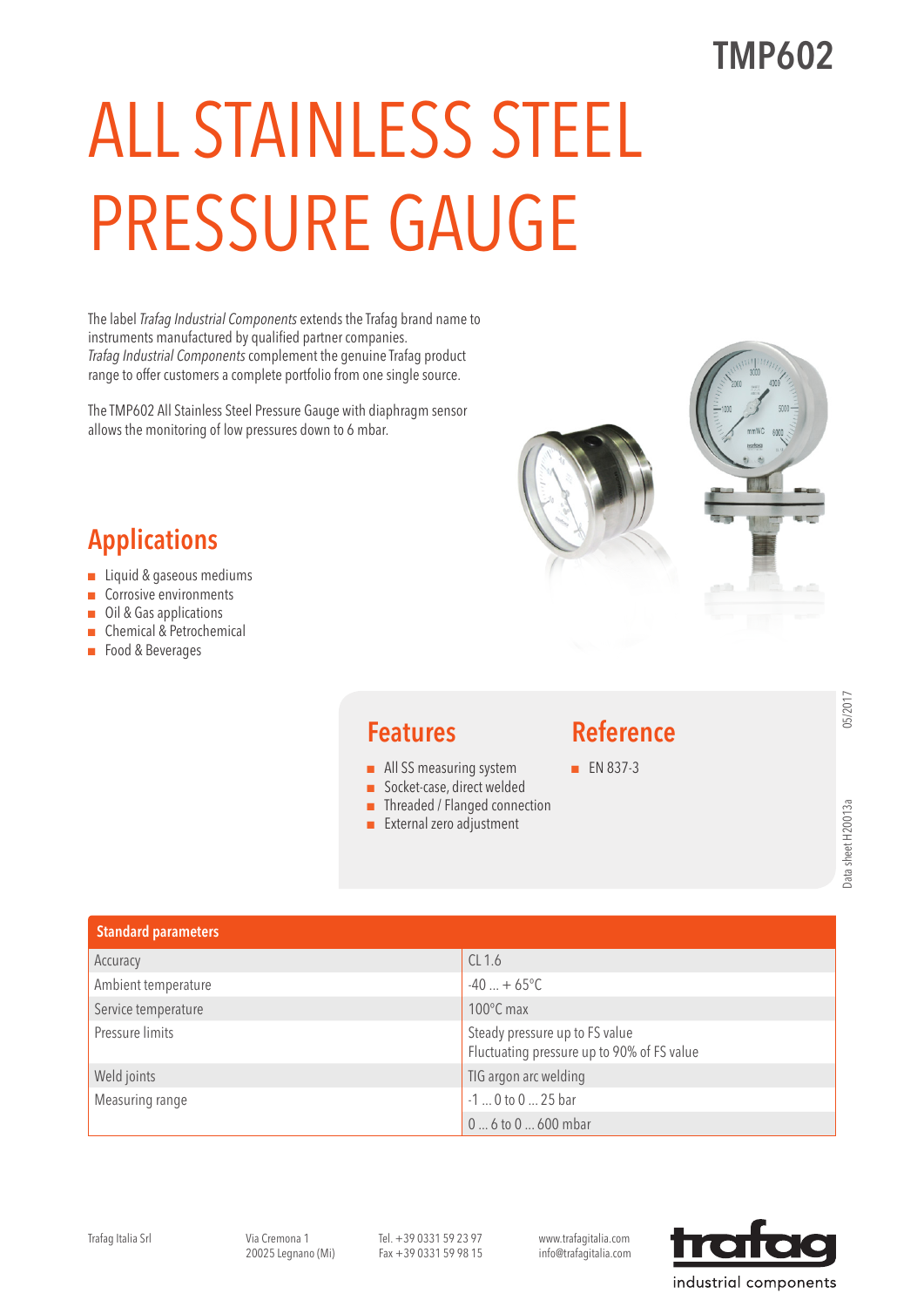| <b>Ordering code</b>                              |    |                                   |    |            |                |            |            |    |                                             |
|---------------------------------------------------|----|-----------------------------------|----|------------|----------------|------------|------------|----|---------------------------------------------|
|                                                   |    |                                   |    |            |                |            |            |    |                                             |
| 100 mm / $4"$                                     |    |                                   | 04 |            |                |            |            |    |                                             |
| 150 mm / $6"$                                     | 06 |                                   |    |            |                |            |            |    |                                             |
| Refer "Range Table"                               |    |                                   |    | <b>XXX</b> |                |            |            |    |                                             |
| Direct, Bottom connection                         |    |                                   |    |            | B <sub>0</sub> |            |            |    |                                             |
| 2" Pipe/Yoke mounting, Bottom connection          |    |                                   |    |            | B2             |            |            |    |                                             |
| Direct, Center back connection                    |    |                                   |    |            | R <sub>0</sub> |            |            |    |                                             |
| 3/8" BSP (M)                                      |    |                                   |    |            |                | 13B        |            |    |                                             |
| $1/2$ " BSP (M)                                   |    |                                   |    |            |                | <b>14B</b> |            |    |                                             |
| M20 X 1.5 mm (M)                                  |    |                                   |    |            |                | <b>14M</b> |            |    |                                             |
| $\frac{1}{2}$ " NPT (M)                           |    |                                   |    |            |                | <b>14N</b> |            |    |                                             |
| 2" RF 150# as per ANSI B 16.5                     |    |                                   |    |            |                | A31        |            |    |                                             |
| 3" RF 150# as per ANSI B 16.5                     |    |                                   |    |            |                | A43        |            |    |                                             |
| 4" RF 150# as per ANSI B 16.5                     |    |                                   |    |            |                |            |            |    |                                             |
| 2" RF 300# as per ANSI B 16.5                     |    |                                   |    |            |                |            |            |    |                                             |
| 3" RF 300# as per ANSI B 16.5                     |    |                                   |    |            |                | A44        |            |    |                                             |
| 4" RF 300# as per ANSI B 16.5                     |    |                                   |    |            |                | A50        |            |    |                                             |
| <b>IP 54</b>                                      |    |                                   |    |            |                |            | EV         |    |                                             |
| IP 65                                             |    |                                   |    |            |                |            | ER         |    |                                             |
| Dry <sup>2</sup>                                  |    |                                   |    |            |                |            |            | EA |                                             |
| Dampening liquid filled, glycerine                |    |                                   |    |            |                |            |            | EG |                                             |
| Dampening liquid filled, silicon oil <sup>3</sup> |    |                                   |    |            |                |            |            | EH |                                             |
| Case & Ring in AISI 316 SS (BO)                   | BA | Vent plug, ON-OFF type            |    |            |                |            |            |    | <b>RW</b>                                   |
| Case & Ring in AISI 316 SS (B2)                   | BC | 5 - point calibration certificate |    |            |                |            |            |    | TA                                          |
| Case & Ring in AISI 316 SS (RO)                   | BG | Material test certificate 3.1     |    |            |                |            |            |    | TC                                          |
| Dampening screw, AISI 316 SS                      | EN | Material test certificate 2.2     |    |            |                |            |            |    | <b>TM</b>                                   |
| Eco version                                       | E8 | Certification for Oxygen service  |    |            |                |            |            |    | T <sub>0</sub>                              |
| Plexi glass                                       | GB | SS tag plate, AISI 304 SS         |    |            |                |            |            |    | XF                                          |
| Shatterproof safety glass                         | GC | SS tag plate, AISI 316 SS         |    |            |                |            |            |    | XG                                          |
| AISI 316 SS movement                              | GL | Custom designed dial              |    |            |                |            |            |    | XR                                          |
| External zero adjustment                          | GZ | Dial tag marking                  |    |            |                |            |            |    | XT                                          |
| Rubber parts, Viton                               | RA |                                   |    |            |                |            |            |    |                                             |
|                                                   |    |                                   |    |            |                |            | A49<br>A32 |    | TMP602 - XX - XXX - XX - XXX - XX - XX - XX |

<sup>1)</sup> For other connections, please contact factory.

2) Available with Ingress Protection IP54 (Dust proof).

3) Rubber parts shall Viton.

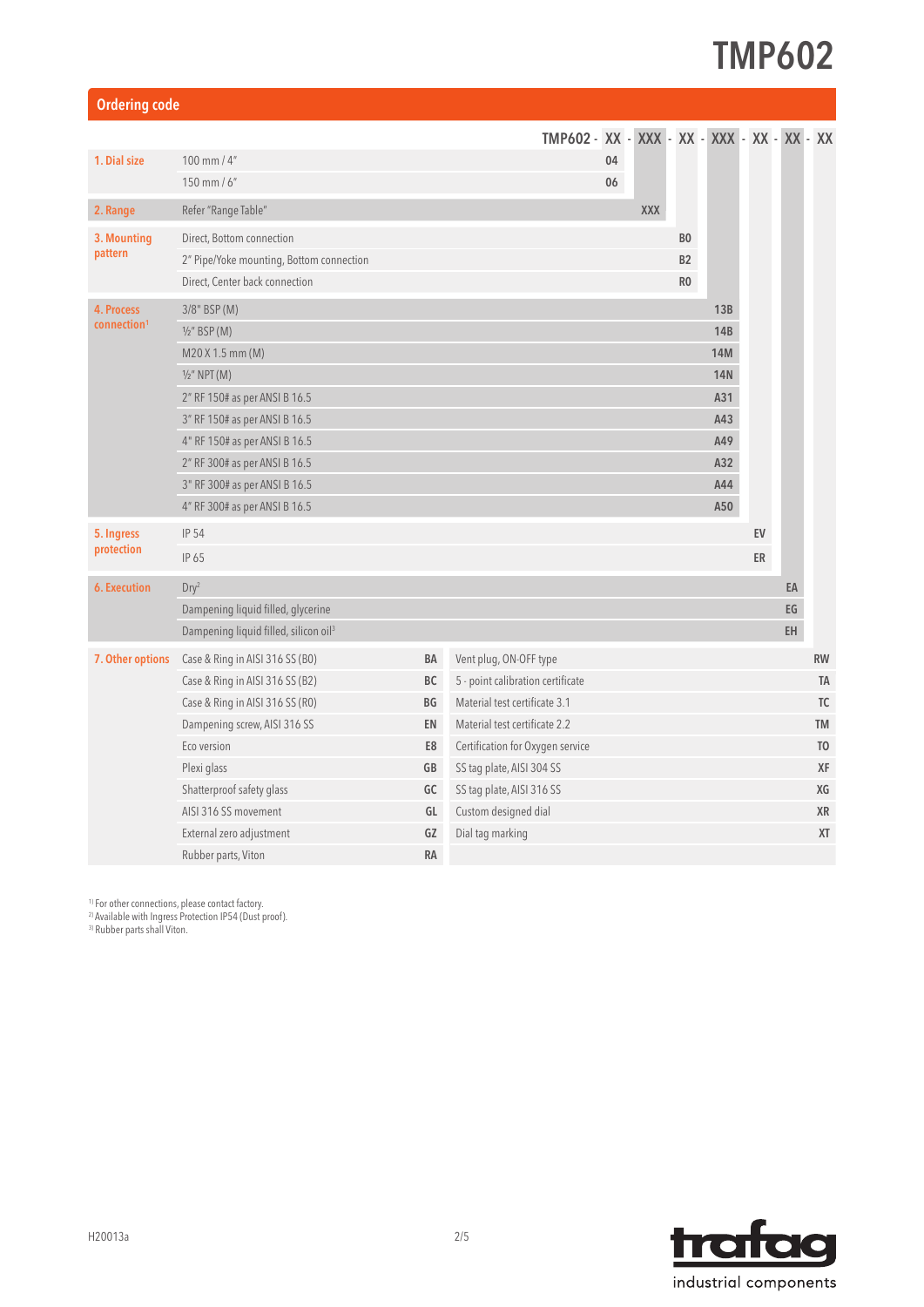| <b>Specifications</b>                     |                                                                                                                                                     |                                                                                              |  |  |  |  |  |
|-------------------------------------------|-----------------------------------------------------------------------------------------------------------------------------------------------------|----------------------------------------------------------------------------------------------|--|--|--|--|--|
| <b>Material of construction</b>           | Sensing element                                                                                                                                     | Diaphragm                                                                                    |  |  |  |  |  |
|                                           | Case & Ring material                                                                                                                                | AISI 304 SS (Bayonet type)                                                                   |  |  |  |  |  |
|                                           | Diaphragm                                                                                                                                           | AISI 316 SS                                                                                  |  |  |  |  |  |
|                                           | Shank                                                                                                                                               | AISI 316LSS (Welded directly to case)                                                        |  |  |  |  |  |
|                                           | Movement mechanism                                                                                                                                  | AISI 304 SS                                                                                  |  |  |  |  |  |
|                                           | Dial                                                                                                                                                | Aluminum, black graduation on white background                                               |  |  |  |  |  |
|                                           | Pointer                                                                                                                                             | Micro-adjustable, aluminum, black powder coated                                              |  |  |  |  |  |
|                                           | Gaskets, Blow off disc & filling plug                                                                                                               | Neoprene / NBR                                                                               |  |  |  |  |  |
|                                           | Window                                                                                                                                              | Sheet glass                                                                                  |  |  |  |  |  |
| <b>Standard specifications</b>            | Dial size                                                                                                                                           | DN100 / DN150                                                                                |  |  |  |  |  |
|                                           | Range                                                                                                                                               | $-1$ 0 to 0  25 bar (type 1)<br>0  60 to 0  600 mbar (type 2)<br>0  6 to 0  40 mbar (type 3) |  |  |  |  |  |
|                                           | Mounting pattern                                                                                                                                    | Direct, Bottom connection                                                                    |  |  |  |  |  |
|                                           | Process connection                                                                                                                                  | $1/2$ " NPT (M) / $1/2$ " BSP (M)                                                            |  |  |  |  |  |
|                                           | Ingress protection                                                                                                                                  | <b>IP 54</b>                                                                                 |  |  |  |  |  |
|                                           | Execution                                                                                                                                           | Dry                                                                                          |  |  |  |  |  |
| <b>Standard specifications: dampening</b> | Window                                                                                                                                              | Safety glass                                                                                 |  |  |  |  |  |
| liquid filled, glycerin                   | Dampening liquid                                                                                                                                    | Glycerin 99.7% [Service temperature up to 65°C]                                              |  |  |  |  |  |
| <b>Temperature effect</b>                 | When temperature of the measuring system deviates from reference temperature (+20 $^{\circ}$ C)<br>max error $\pm 0.4\%$ / 10K of true scale value. |                                                                                              |  |  |  |  |  |

#### Dimensions - All dimensions are in mm

Type B0





| Range             | <b>DN</b> | A  | B  | ØC  | ØD  | E        | ØF  | Weight<br>(grams) |
|-------------------|-----------|----|----|-----|-----|----------|-----|-------------------|
| 1 to 25 bar       | 100       | 12 | 48 | 111 | 100 | $A/F-22$ | 98  | 1551              |
|                   | 150       | 15 | 48 | 161 | 149 | $A/F-22$ | 98  | 1945              |
|                   |           |    |    |     |     |          |     |                   |
| Range             | <b>DN</b> | A  | B  | ØC  | ØD  | E        | ØF  | Weight<br>(grams) |
| 40 mbar to        | 100       | 12 | 48 | 111 | 100 | $A/F-22$ | 150 | 2235              |
| 600 mbar          | 150       | 15 | 48 | 161 | 149 | $A/F-22$ | 150 | 2629              |
|                   |           |    |    |     |     |          |     |                   |
| Range             | <b>DN</b> | A  | B  | ØC  | ØD  | E        | ØF  | Weight<br>(grams) |
| Below 40          | 100       | 12 | 48 | 111 | 100 | $A/F-22$ | 180 | 2914              |
| mbar to 6<br>mbar | 150       | 15 | 48 | 161 | 149 | $A/F-22$ | 180 | 3308              |

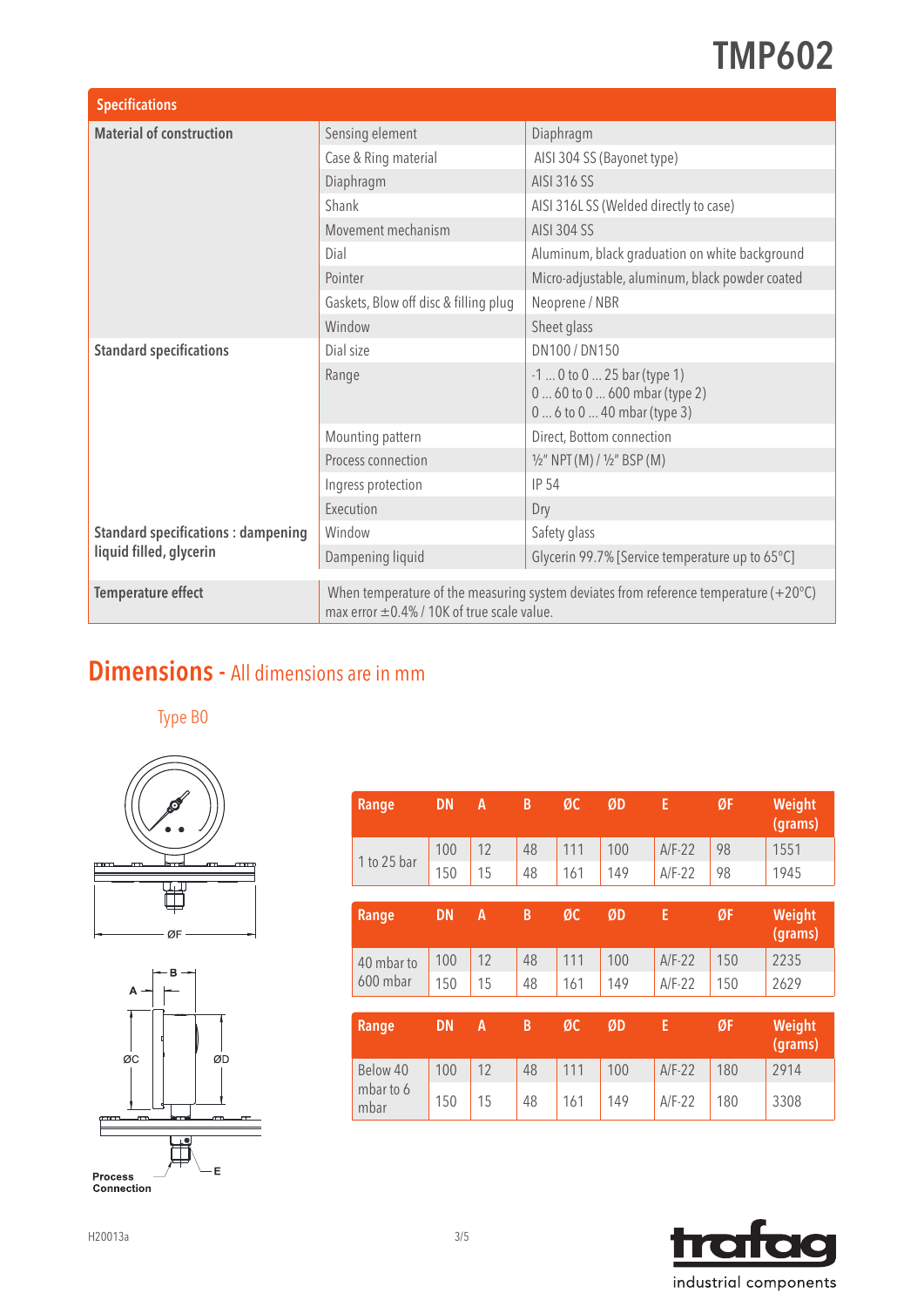Type B0



Ė

| Range             | <b>DN</b> | A  | B  | ØC  | ØD  | E        | ØF  | Weight<br>(grams) |
|-------------------|-----------|----|----|-----|-----|----------|-----|-------------------|
| 1 to 25 bar       | 100       | 12 | 48 | 111 | 100 | $A/F-22$ | 98  | 810               |
|                   | 150       | 15 | 48 | 161 | 149 | $A/F-22$ | 98  | 1204              |
|                   |           |    |    |     |     |          |     |                   |
| Range             | <b>DN</b> | A  | B  | ØC  | ØD  | E        | ØF  | Weight<br>(grams) |
| 40 mbar to        | 100       | 12 | 48 | 111 | 100 | $A/F-22$ | 160 | 1583              |
| 600 mbar          | 150       | 15 | 48 | 161 | 149 | $A/F-22$ | 160 | 1977              |
|                   |           |    |    |     |     |          |     |                   |
| Range             | <b>DN</b> | A  | B  | ØC  | ØD  | E        | ØF  | Weight<br>(grams) |
| Below 40          | 100       | 12 | 48 | 111 | 100 | $A/F-22$ | 180 | 1416              |
| mbar to 6<br>mbar | 150       | 15 | 48 | 161 | 149 | $A/F-22$ | 180 | 1810              |

| <b>Process</b> |  |
|----------------|--|
| Connection     |  |

 $\sim$ 

| Range             | <b>DN</b> | A  | B  | ØC  | ØD  | E        | ØF  | Weight<br>(grams) |
|-------------------|-----------|----|----|-----|-----|----------|-----|-------------------|
| 1 to 25 bar       | 100       | 12 | 48 | 111 | 100 | $A/F-22$ | 98  | 1551              |
|                   | 150       | 15 | 48 | 161 | 149 | $A/F-22$ | 98  | 1945              |
|                   |           |    |    |     |     |          |     |                   |
| Range             | <b>DN</b> | A  | B  | ØC  | ØD  | E        | ØF  | Weight<br>(grams) |
| 40 mbar to        | 100       | 12 | 48 | 111 | 100 | $A/F-22$ | 150 | 2235              |
| 600 mbar          | 150       | 15 | 48 | 161 | 149 | $A/F-22$ | 160 | 2629              |
|                   |           |    |    |     |     |          |     |                   |
| Range             | <b>DN</b> | A  | B  | ØC  | ØD  | E        | ØF  | Weight<br>(grams) |
| Below 40          | 100       | 12 | 48 | 111 | 100 | $A/F-22$ | 180 | 2914              |
| mbar to 6<br>mbar | 150       | 15 | 48 | 161 | 149 | $A/F-22$ | 180 | 3308              |







#### Type R0 Compact version





| Range          | DΝ  |    |    | MU  | ØD  |              | Weight<br>(grams) |
|----------------|-----|----|----|-----|-----|--------------|-------------------|
| $-1$ to 25 bar | 100 | 12 | 48 | 111 | 100 | $A/F-22$ 810 |                   |
|                | 150 | 15 | 48 | 161 | 149 | $A/F-22$     | 1204              |